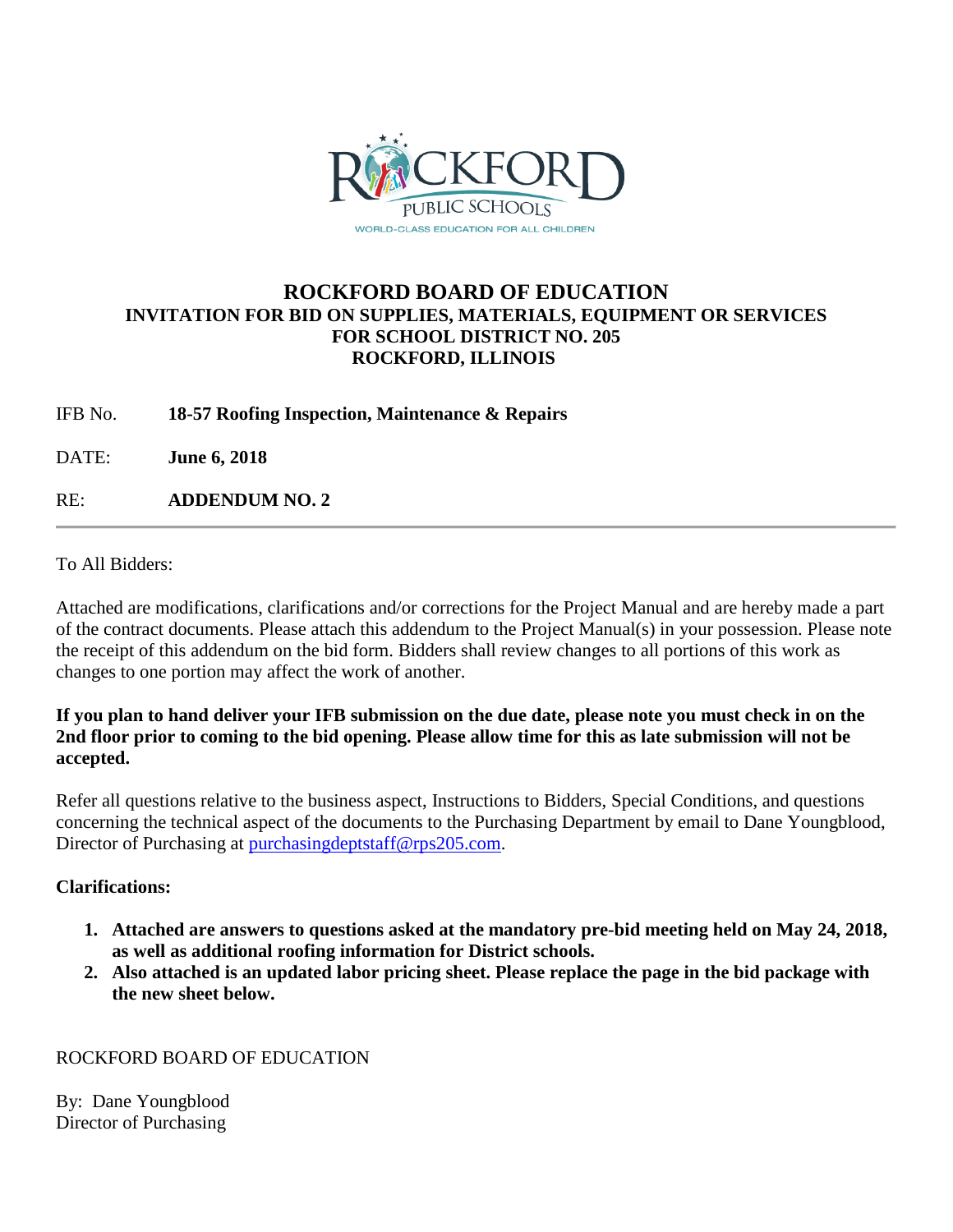Questions

- 1. Inspections are listed in fall and winter will there be a schedule. Should there be a change in time to inspect, Fall and Spring?
- a. Inspections will be completed by the early spring (before rain) and by late fall (before snow).
- 2. Scope of work 2.3 additional work nights and weekends at no additional cost, will that work with union or does that mean you work through numbers presented in bid?
- a. Night and weekend work will be paid by the numbers submitted in the "Non-Regular Time" portion of the bid offer form.
- 3. Clarify Roofing inspection cost and total cost on bid specification.
- a. The "Total Cost" is the sum of the "Yearly Inspection Cost" for each location.
- 4. Is grand total a combination of inspection cost plus labor cost?
- a. Please reference Part A of "Pricing" for the formula to calculate the "Grand Total." Below is the line referred to:

*"The bid offer form will be evaluated on the Grand Total. The Grand Total is calculated using the following formula.* 

# *Technician Regular Time Hourly Rate Total + Roofing Inspection Total Cost = Grand Total"*

- 5. What is a Technician and what is Laborer (journeyman and apprentice)?
- a. A Technician is a Journeyman and a Laborer is an Apprentice. While there will, on occasion, be scenarios where more than one Technician is needed, the bid is written with the intention of having one of each for every day work.
- 6. Should there be a line to show double time cost on matrix?
- a. Time will be paid at Regular time and Non-Regular Time.
- 7. Section 4 item N. (What is the base line of the inspections/form /report) Are the repairs and removal of debris included in inspection cost?

The base line is " $\oint$  *ou*" and the removal of debris is to be included.

"The contractor will perform bi-annual inspections on all District facilities; the inspections must occur once in the fall and once in the winter.

I. During the bi-annual inspection, the contractor will be responsible for the removal and disposal of any debris that obstruct the flow of water or clogging of drains.

II. Any defect that are found during the bi-annual inspection will be billed as a standard repair or quoted if the repair is estimated to cost more than \$5,000.00. "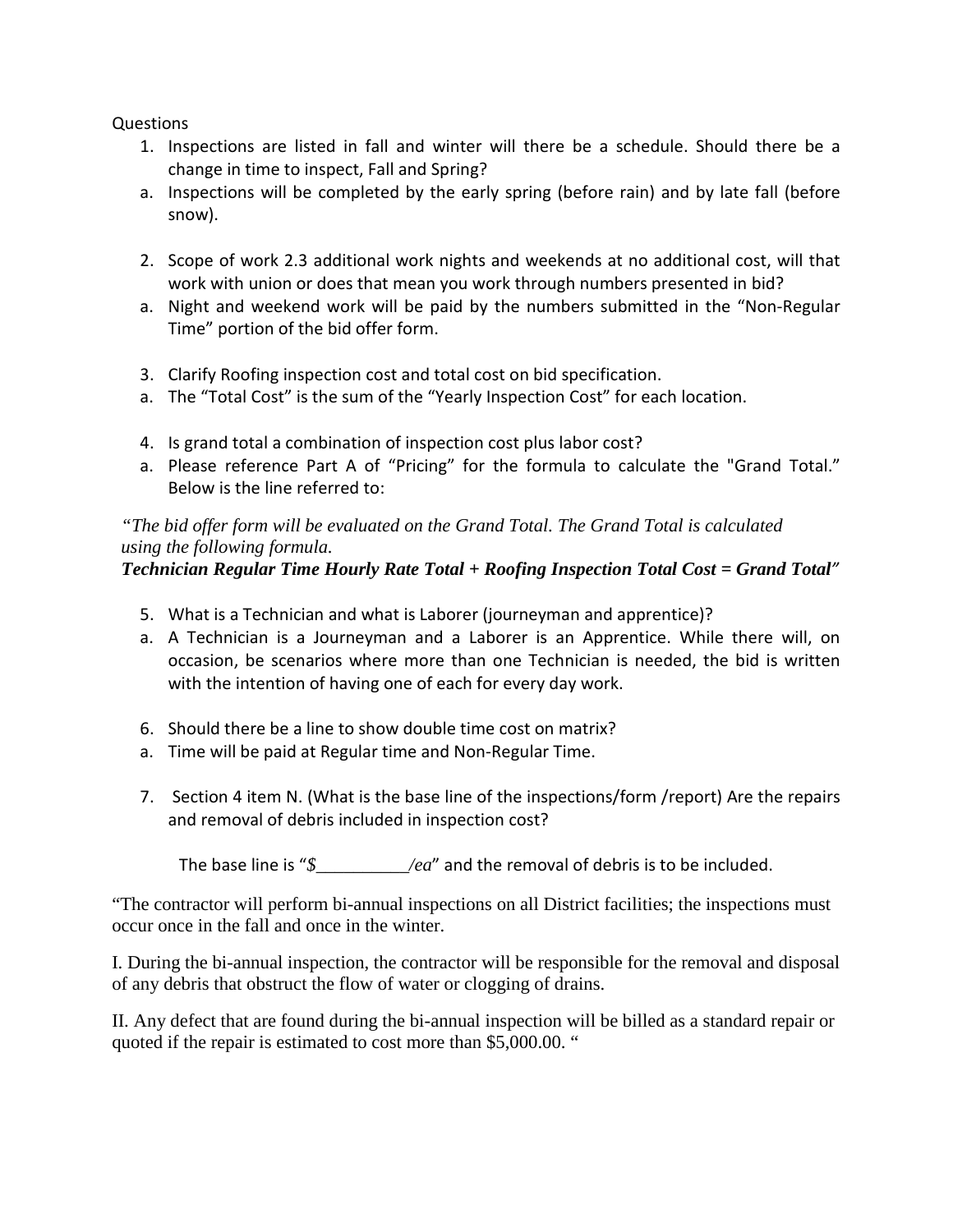- 8. Is there a record of previous ongoing inspections?
- a. This is the first year the District has mandated inspection in the bid, although we've recently started asking our current contractor to complete them. There is no inspection form for the roofs so the only records would be invoices.
- 9. Will awarded bidders be responsibility for cleaning and inspection warrantied roofs?
- a. Yes
- 10. Will there be site visits available? At this point time would not allow a site visit to all buildings but a sample of diagrams could be provided if needed.
- 11. Does the performance bond need to be throughout the entire contract?
- a. Yes
- 12. . Cost of repairs last year, Purchase Order total.
- a. FY18 Repairs and inspection total =  $$143,000$
- 13. Background checks, is there is a specific place where they need to be taken. Are they required for the bid submission?
- a. There is not a specific company to be used. Background checks will need to be completed upon award for the employees who will be working in the District on a regular basis. The successful bidder will need to contact the District's HR department concerning the background check form.
- 14. If background checks were done last year will they be accepted?
- a. No.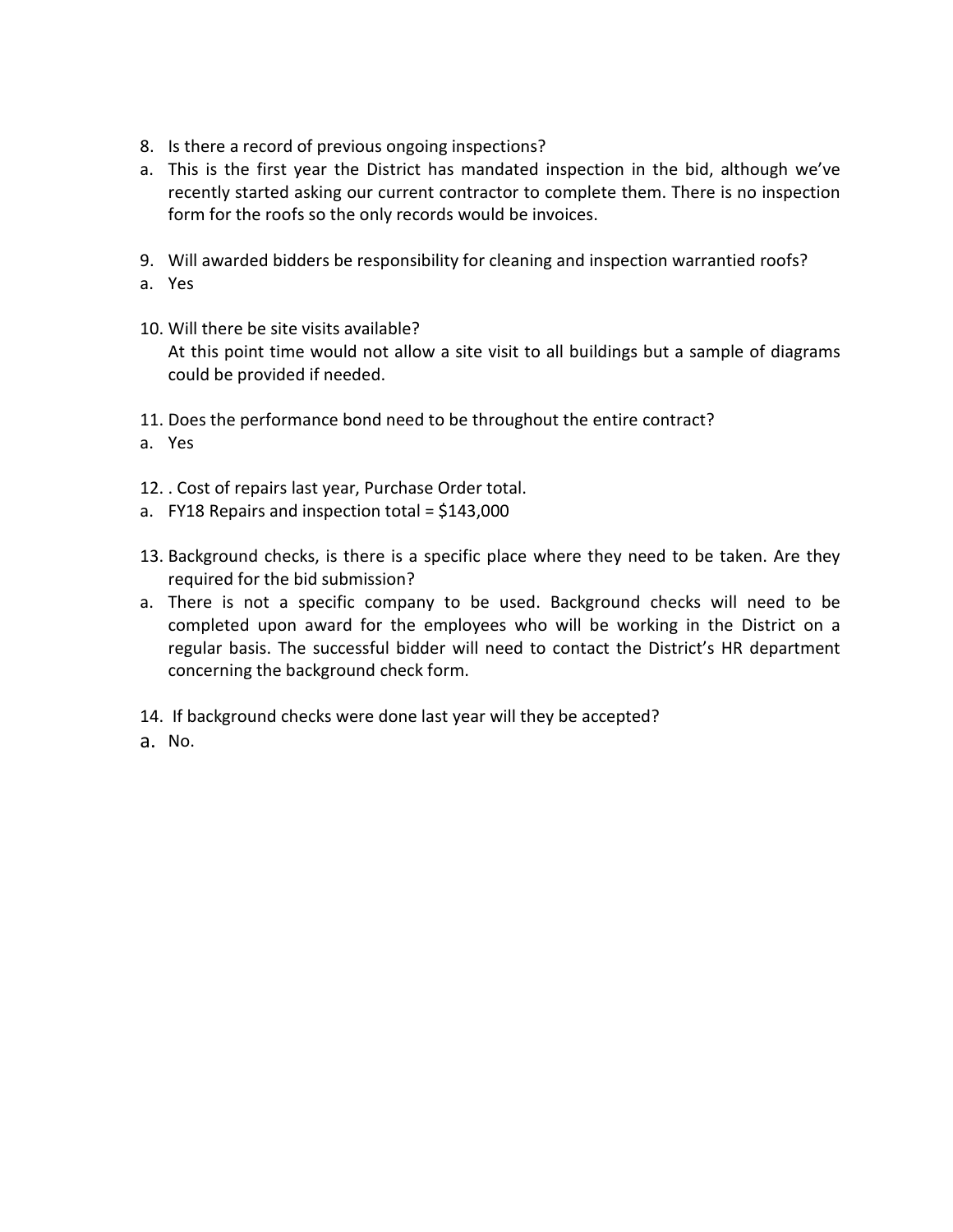| Roof ID | Project # | <b>Building</b>                | <b>Type</b> | <b>Roof System</b><br><b>Manufacturer</b> | <b>Membrane</b><br><b>Material</b> | <b>Installer</b>          |
|---------|-----------|--------------------------------|-------------|-------------------------------------------|------------------------------------|---------------------------|
|         |           |                                |             |                                           |                                    |                           |
|         | 0204      | Eisenhower<br><b>MS</b>        | <b>MS</b>   | Firestone Bldg. Products (Adhered Tan TPO |                                    | <b>Olsson Roofing</b>     |
|         |           | <b>Eisenhower</b><br><b>MS</b> | <b>MS</b>   | Firestone Bldg. Products (EPDM            |                                    | McDermaid Roofi           |
|         |           | <b>Flinn MS</b>                | <b>MS</b>   | Cooley Roofing Systems, CPE               |                                    | <b>Pioneer Roofing</b>    |
|         |           | <b>Kennedy</b><br>M.S.         | <b>MS</b>   | Firestone Bldg. Products (EPDM            |                                    | Roofing Systems,          |
|         | 0105      | <b>Lincoln MS</b>              | <b>MS</b>   | Carlisle Single-Ply                       | <b>EPDM</b>                        | <b>Olsson Roofing</b>     |
|         | 0006      | <b>RESA</b>                    | <b>MS</b>   | GenFlex                                   | EPDM-adhered                       | McDermaid Roofi           |
|         | 0502      | <b>Thurgood</b><br>/Marshall   | <b>MS</b>   | Versico, Inc.                             | <b>EPDM</b>                        | Anderson Roofing          |
|         | 1119      | <b>Thurgood</b><br>/Marshall   | <b>MS</b>   | Firestone Bldg. Products (EPDM Ballasted  |                                    | <b>Olsson Roofing</b>     |
|         | 0105      | <b>West MS</b>                 | <b>MS</b>   | Carlisle Single-Ply                       | <b>EPDM</b>                        | Olsson Roofing            |
|         | 0308      | <b>West MS</b>                 | <b>MS</b>   | <b>GE Silicone Roofing Syste Silicone</b> |                                    | <b>North Central Insu</b> |
|         | 0007      | <b>Auburn HS</b>               | <b>HS</b>   | Carlisle SynTec                           | <b>EPDM-Ballasted</b>              | <b>Carlson Roofing (</b>  |
|         | 0122      | <b>Auburn HS</b>               | <b>HS</b>   | Carlisle SynTec                           | <b>EPDM</b>                        | <b>Carlson Roofing 0</b>  |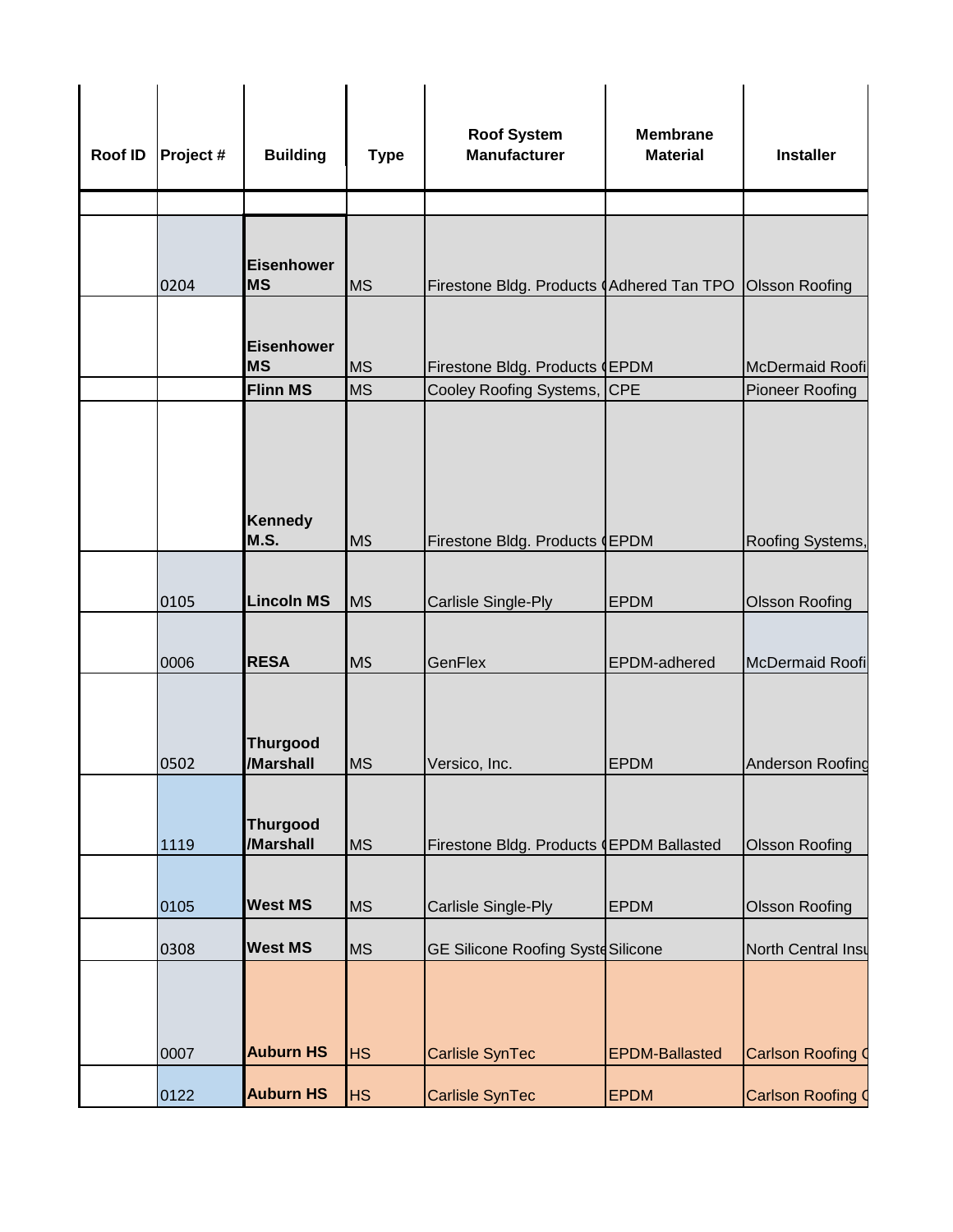| 1303         | <b>Auburn HS</b>                  | <b>HS</b>              |                                          | <b>TPO</b>                            | <b>McDermaid Roofir</b>                             |
|--------------|-----------------------------------|------------------------|------------------------------------------|---------------------------------------|-----------------------------------------------------|
|              |                                   |                        |                                          |                                       |                                                     |
| 9506         | <b>East HS</b>                    | <b>HS</b>              | <b>Carlisle SynTec</b>                   | <b>EPDM</b>                           | <b>McDermaid Roofi</b>                              |
| 0106<br>1304 | <b>East HS</b><br><b>East HS</b>  | <b>HS</b><br><b>HS</b> | <b>Carlisle SynTec</b><br>Versico, Inc.  | <b>EPDM</b><br><b>TPO</b>             | <b>Olsson Roofing</b><br><b>Distinctive Roofing</b> |
|              |                                   |                        |                                          |                                       |                                                     |
| 0005         | <b>Guilford HS</b>                | <b>HS</b>              | Firestone Bldg. Products (EPDM-Ballasted |                                       | <b>McDermaid Roofi</b>                              |
| 1305         | <b>Guilford HS</b>                | <b>HS</b>              |                                          | <b>TPO</b>                            |                                                     |
|              |                                   |                        |                                          |                                       |                                                     |
| 1994         | Jefferson HS HS                   |                        | Firestone Bldg. Products (EPDM-adhered   |                                       | SH Christiansen,                                    |
|              |                                   |                        |                                          |                                       |                                                     |
|              | Jefferson HS HS                   |                        | Firestone Bldg. Products (EPDM           |                                       | <b>McDermaid Roofi</b>                              |
| 1421         | Jefferson HS HS                   |                        | Versico, Inc.                            | <b>TPO</b>                            | <b>HC Anderson</b>                                  |
|              | <b>Roosevelt</b><br><b>Center</b> | <b>HS</b>              | Cooley Roofing Systems, CPE              |                                       | <b>Carlson Roofing C</b>                            |
| 1997         | <b>Barbour</b>                    | ES                     | Firestone Bldg. Products (EPDM           |                                       | Roofing Systems,                                    |
|              | <b>Beyer</b>                      | ES                     | Cooley Roofing Systems,                  | <b>CPE</b>                            | Bennett & Brosse                                    |
|              | <b>Beyer</b>                      | ES                     | Firestone Bldg. Products (TPO            |                                       | McDermaid Roofi                                     |
| 1108         | <b>Bloom</b>                      | ES                     | Firestone Bldg. Products (TPO            |                                       | McDermaid Roofi                                     |
|              |                                   |                        |                                          |                                       |                                                     |
| 1102         | <b>Brookview</b>                  | ES                     | Firestone Bldg. Products (TPO            |                                       | MetalMaster/Roof                                    |
| 0802         | <b>Carlson</b>                    | ES                     | Versico, Inc.                            | <b>TPO</b>                            | McDermaid Roofi                                     |
|              |                                   |                        |                                          |                                       |                                                     |
| 0104         | <b>Conklin</b>                    | ES                     | Versico, Inc.                            | <b>EPDM</b>                           | Anderson Roofing                                    |
| 1306         | <b>Conklin</b>                    | ES                     | Versico, Inc.                            | TPO 60 mil Versiwe Distinctive Roofin |                                                     |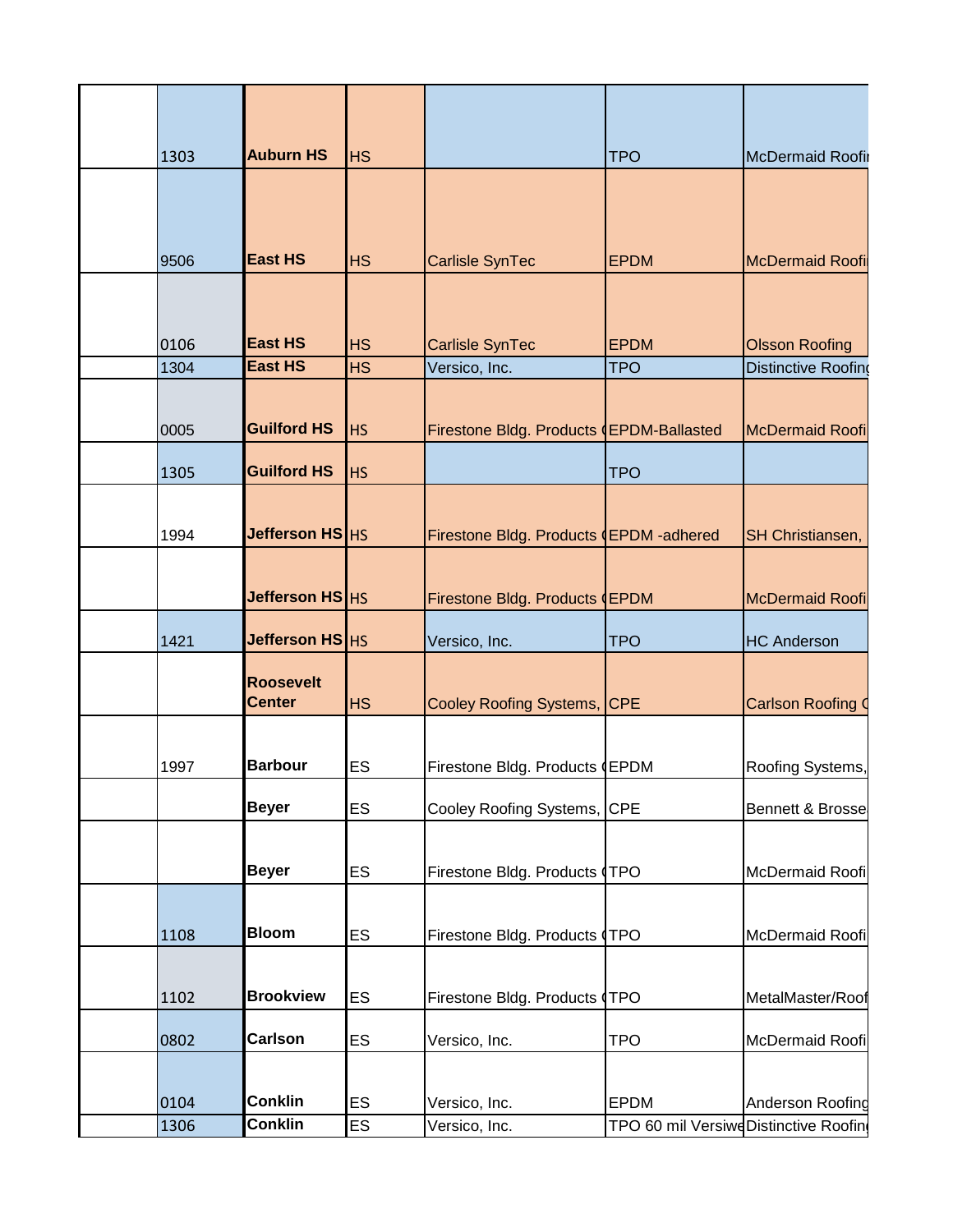|      | <b>Ellis Arts</b> |           |                                          |                                       |                    |
|------|-------------------|-----------|------------------------------------------|---------------------------------------|--------------------|
|      | Academy           | <b>ES</b> | Versico, Inc.                            | <b>EPDM</b>                           | McDermaid Roofi    |
|      |                   |           |                                          |                                       |                    |
|      |                   |           |                                          |                                       |                    |
|      | Froberg           | ES        | Versico, Inc.                            | <b>EPDM</b>                           | Freeport Industria |
|      |                   |           |                                          |                                       |                    |
|      |                   |           |                                          |                                       |                    |
| 1307 | Froberg           | ES        | Firestone                                | <b>TPO</b>                            | McDermaid Roofi    |
|      |                   |           |                                          |                                       |                    |
|      |                   |           |                                          |                                       |                    |
|      |                   |           |                                          |                                       |                    |
|      |                   |           |                                          |                                       |                    |
|      |                   |           |                                          |                                       |                    |
| 1109 | Gregory           | ES        | Versico, Inc.                            | <b>EPDM</b>                           | Distinctive Roofin |
|      |                   |           |                                          |                                       |                    |
|      |                   |           |                                          |                                       |                    |
| 1104 | <b>Haskell</b>    | <b>ES</b> | Firestone Bldg. Products (EPDM Ballasted |                                       | McDermaid Roofi    |
|      | Haskell -<br>1971 |           |                                          |                                       |                    |
|      | <b>Portable</b>   | ES        | original shingles                        |                                       |                    |
|      |                   |           |                                          |                                       |                    |
|      |                   |           |                                          |                                       |                    |
| 1110 | <b>Hillman</b>    | ES        | Versico, Inc.                            | <b>TPO</b>                            | Distinctive Roofin |
|      |                   |           |                                          |                                       |                    |
|      |                   |           |                                          |                                       |                    |
|      |                   |           |                                          |                                       |                    |
|      | <b>Hillman</b>    | ES        | <b>IKO</b>                               | <b>Shingles</b>                       | Distinctive Roofin |
| 1506 | <b>Hillman</b>    | ES        |                                          |                                       |                    |
|      |                   |           |                                          |                                       |                    |
|      |                   |           |                                          |                                       |                    |
|      | Johnson           | <b>ES</b> | Versico, Inc.                            | <b>EPDM</b>                           | Anderson Roofing   |
| 1308 | Johnson           | <b>ES</b> | Versico, Inc.                            | TPO 60 mil VersiweDistinctive Roofing |                    |
|      |                   |           |                                          |                                       |                    |
|      | Lathrop           | ES        | Versico, Inc.                            | <b>EPDM</b>                           | Anderson Roofing   |
| 1309 | Lathrop           | <b>ES</b> | Versico, Inc.                            | TPO 60 mil VersiweDistinctive Roofin  |                    |
|      |                   |           |                                          |                                       |                    |
|      | Lewis<br>Lemon    |           |                                          |                                       |                    |
|      |                   | ES        | Firestone Bldg. Products (EPDM           |                                       | SH Christiansen,   |
|      |                   |           |                                          |                                       |                    |
|      | <b>Marsh</b>      | <b>ES</b> | Cooley Roofing Systems, CPE              |                                       | Roofing Systems,   |
|      |                   |           |                                          |                                       |                    |
| 1507 | <b>Marsh</b>      | <b>ES</b> |                                          |                                       |                    |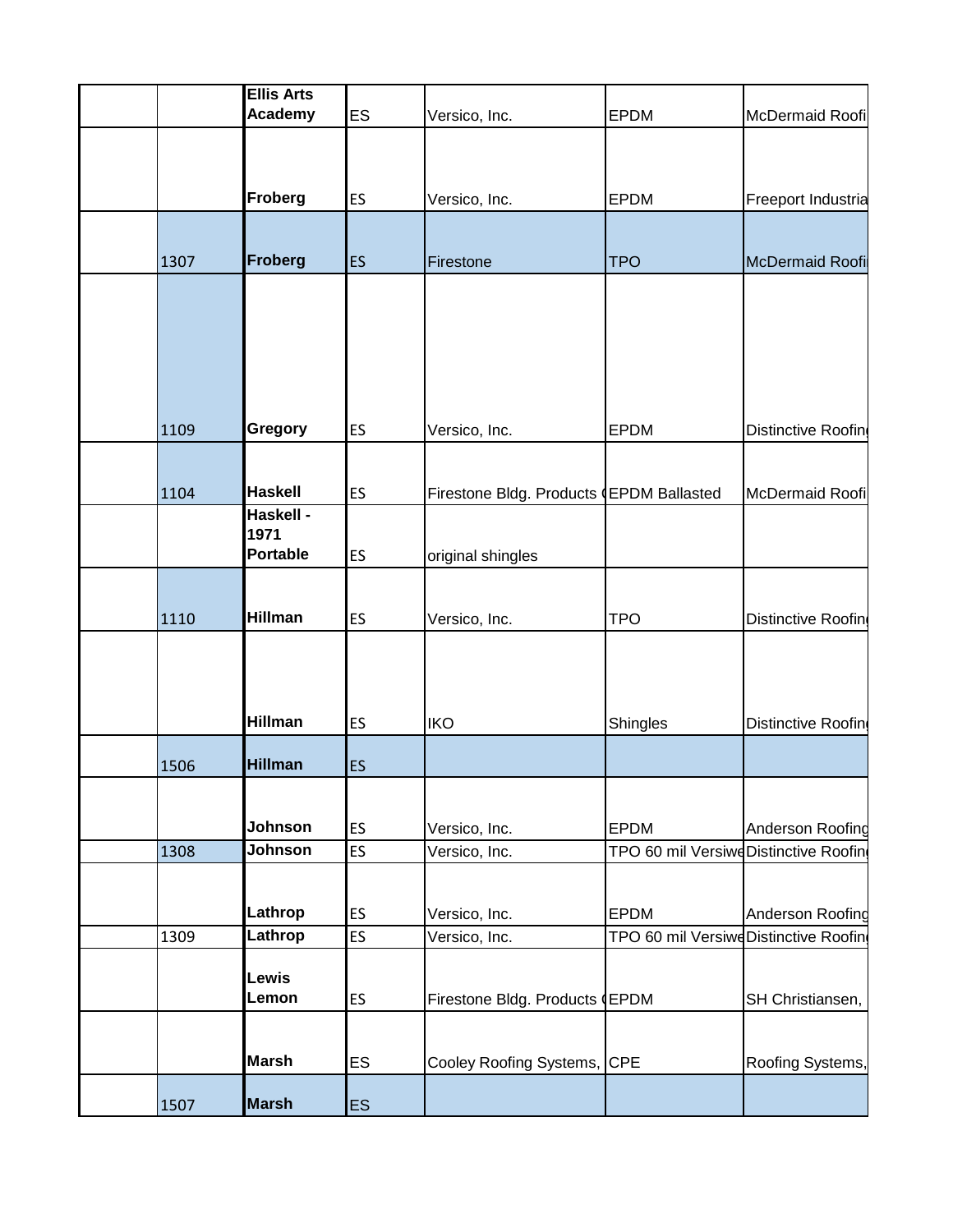|           | <b>McIntosh</b>              | ES        | Carlisle SynTec                | <b>EPDM</b>                                                              | McDermaid Roofi       |
|-----------|------------------------------|-----------|--------------------------------|--------------------------------------------------------------------------|-----------------------|
| 1310      | <b>McIntosh</b>              | ES        | Firestone                      | <b>TPO</b>                                                               | Roofing Systems,      |
| 1969 dwgs | Montessori/<br><b>Haight</b> | ES        | Barrett Co.                    | <b>Ballasted Built up</b><br>roofing over Itwt<br>insul concrete<br>deck |                       |
|           | <b>Nashold</b>               | ES        | Firestone Bldg. Products (EPDM |                                                                          | Roofing Systems,      |
| 0607      | <b>Riverdahl</b>             | ES        | Versico, Inc.                  | <b>TPO</b>                                                               | McDermaid Roofi       |
|           | Riverdahl                    | ES        | Cooley Roofing Systems,        | <b>CPE</b>                                                               | McDermaid Roofi       |
| 0108      | <b>Rolling</b><br>Green      | ES        | Firestone Bldg. Products (EPDM |                                                                          | McDermaid Roofi       |
| 9609      | <b>Rolling</b><br>Green      | ES        | Carlisle SynTec                | <b>EPDM</b>                                                              | McDermaid Roofi       |
| 0205      | <b>Rolling</b><br>Green/Muhl | <b>ES</b> | Carlisle SynTec                | <b>EPDM</b>                                                              | <b>Olsson Roofing</b> |
| 1103      | Spring Creek ES              |           | Firestone Bldg. Products (TPO  |                                                                          | MetalMaster/Roof      |
| 1311      | Spring Creek ES              |           | Firestone Bldg.                | <b>TPO</b>                                                               | Roofing Systems,      |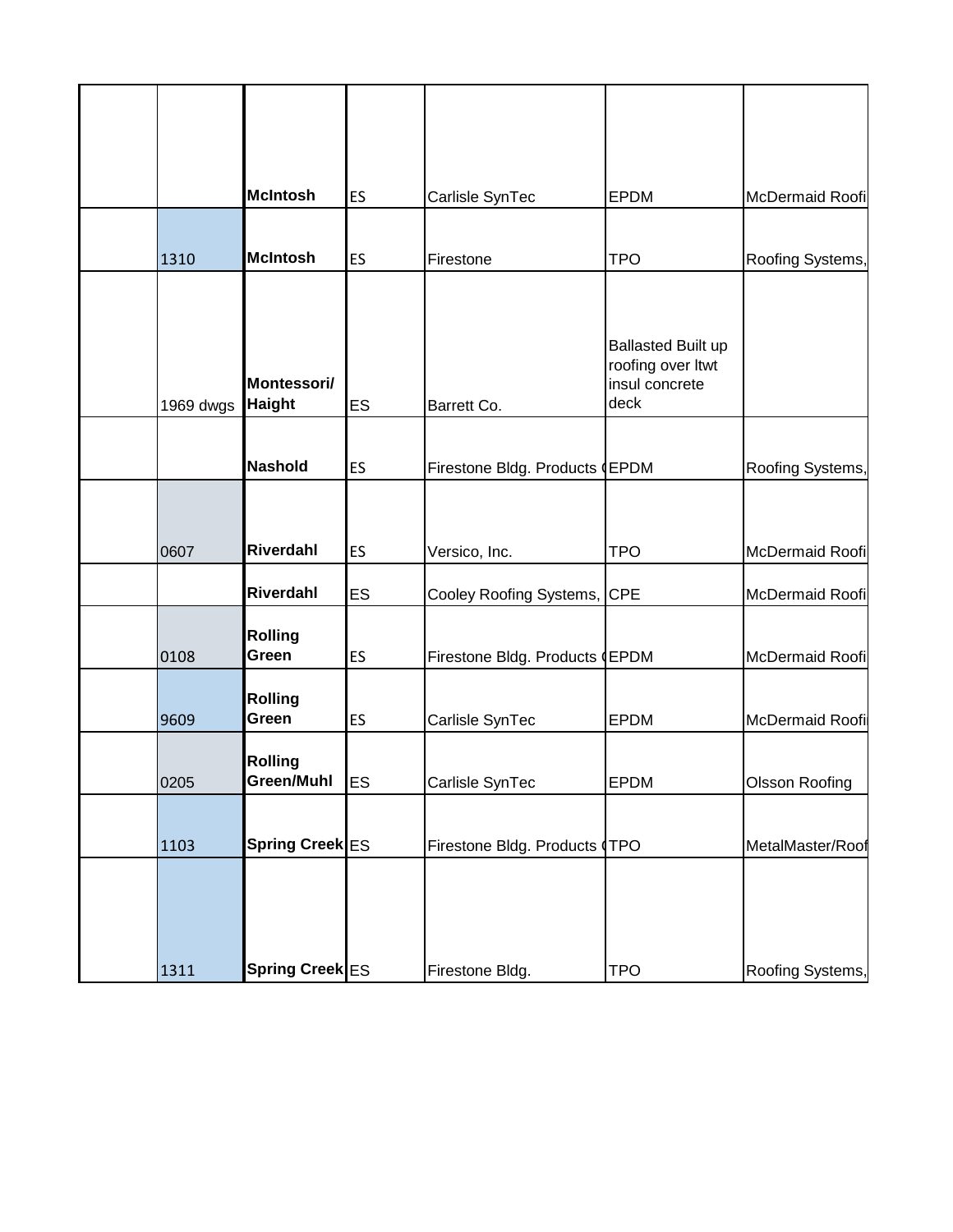|      | <b>Washington</b> ES |           | Barrett Co.                    | Built up roof with<br>gravel over 1/2"<br>HD ins over 1 1/2"<br>polyiso over steel<br>roof deck                                                | Roofing Systems, |
|------|----------------------|-----------|--------------------------------|------------------------------------------------------------------------------------------------------------------------------------------------|------------------|
|      |                      |           |                                |                                                                                                                                                |                  |
|      | Washington           | <b>ES</b> | Barrett Co.                    | EPDM over 2"<br>polyiso over Built<br>up roof with gravel<br>over 1/2 HD<br>insulation over<br>concrete deck                                   |                  |
|      | Washington           | <b>ES</b> |                                | 1939 connecting<br>area - below<br>parking asphalt                                                                                             |                  |
|      | <b>Washington</b> ES |           |                                | same as main<br>1939 roof                                                                                                                      |                  |
|      | Washington           | <b>ES</b> |                                | Built up roof with<br>gravel over 1"<br>fiberglass ins over<br>built up roof with<br>gravel over 1/2"<br>insulation over<br>concrete roof deck |                  |
| 9511 | <b>Welsh</b>         | <b>ES</b> | Firestone Bldg. Products (EPDM |                                                                                                                                                | SH Christiansen, |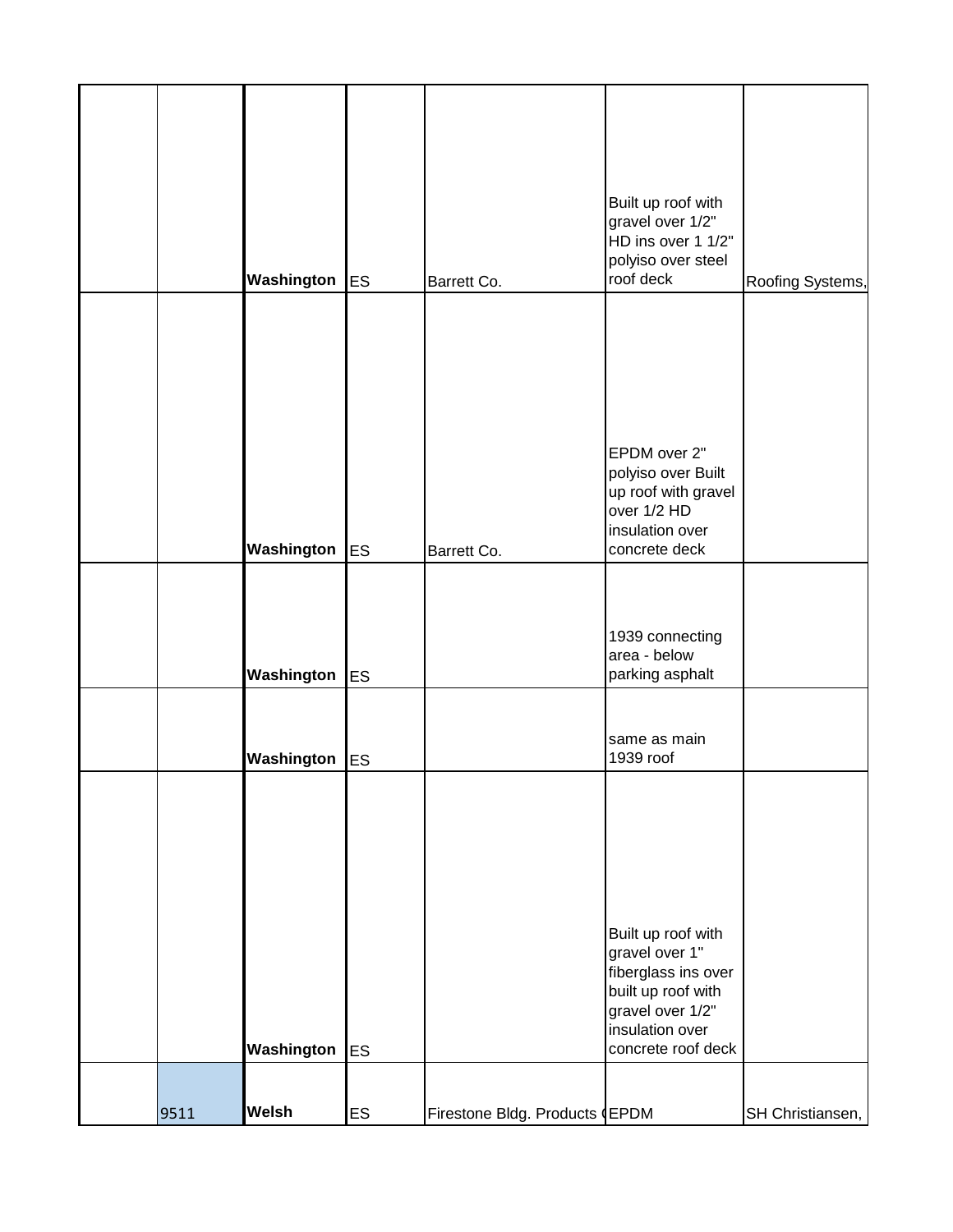| 1512 | <b>Welsh</b>                        | <b>ES</b> |                                    |                 |                         |
|------|-------------------------------------|-----------|------------------------------------|-----------------|-------------------------|
|      |                                     |           |                                    |                 |                         |
|      |                                     |           |                                    |                 |                         |
|      |                                     |           |                                    |                 |                         |
| 9808 | <b>West View</b>                    | <b>ES</b> | GE Silicone Roofing Syste Spray-on |                 | North Central Insu      |
|      |                                     |           |                                    |                 |                         |
|      |                                     |           |                                    |                 |                         |
| 9421 | <b>West View</b>                    | <b>ES</b> | Elk "Prestige I"                   | Shingles        | SH Christiansen, I      |
| 1516 | <b>West View</b>                    | <b>ES</b> |                                    |                 |                         |
| 9609 | Whitehead                           | <b>ES</b> | Carlisle SynTec                    | <b>EPDM</b>     | McDermaid Roofi         |
|      |                                     |           |                                    |                 |                         |
| 1520 | Whitehead                           | <b>ES</b> |                                    |                 |                         |
| 9808 | <b>Fairview</b>                     | EC/ES     | GE Silicone Roofing Syste Spray-on |                 | North Central Insu      |
| 0924 | Summerdale EC                       |           | Firestone Bldg. Products (TPO      |                 | Olsson Roofing          |
|      | $\overline{?}$                      | A         | <b>Globe Industries</b>            |                 | Not Known               |
|      | <b>Administrati</b>                 |           |                                    |                 |                         |
| 1202 | on                                  | Α         |                                    |                 |                         |
|      | <b>Operations</b><br><b>Support</b> |           |                                    | EPDM, Built- up |                         |
|      | <b>Center</b>                       | A         |                                    | and spray on    |                         |
|      |                                     |           |                                    |                 |                         |
|      |                                     |           |                                    |                 |                         |
|      | <b>Operations</b><br><b>Support</b> |           |                                    |                 |                         |
|      | Center/Lead                         |           |                                    |                 |                         |
|      | ership and<br>Learning              |           |                                    |                 |                         |
| 1019 | Center(LLC                          | A         | Show Architectural fees paid       |                 |                         |
|      |                                     |           |                                    |                 |                         |
|      |                                     |           |                                    |                 |                         |
|      |                                     |           |                                    |                 |                         |
|      | <b>Page Park</b>                    | A         | Versico, Inc.                      | <b>EPDM</b>     | <b>Sterling Commerd</b> |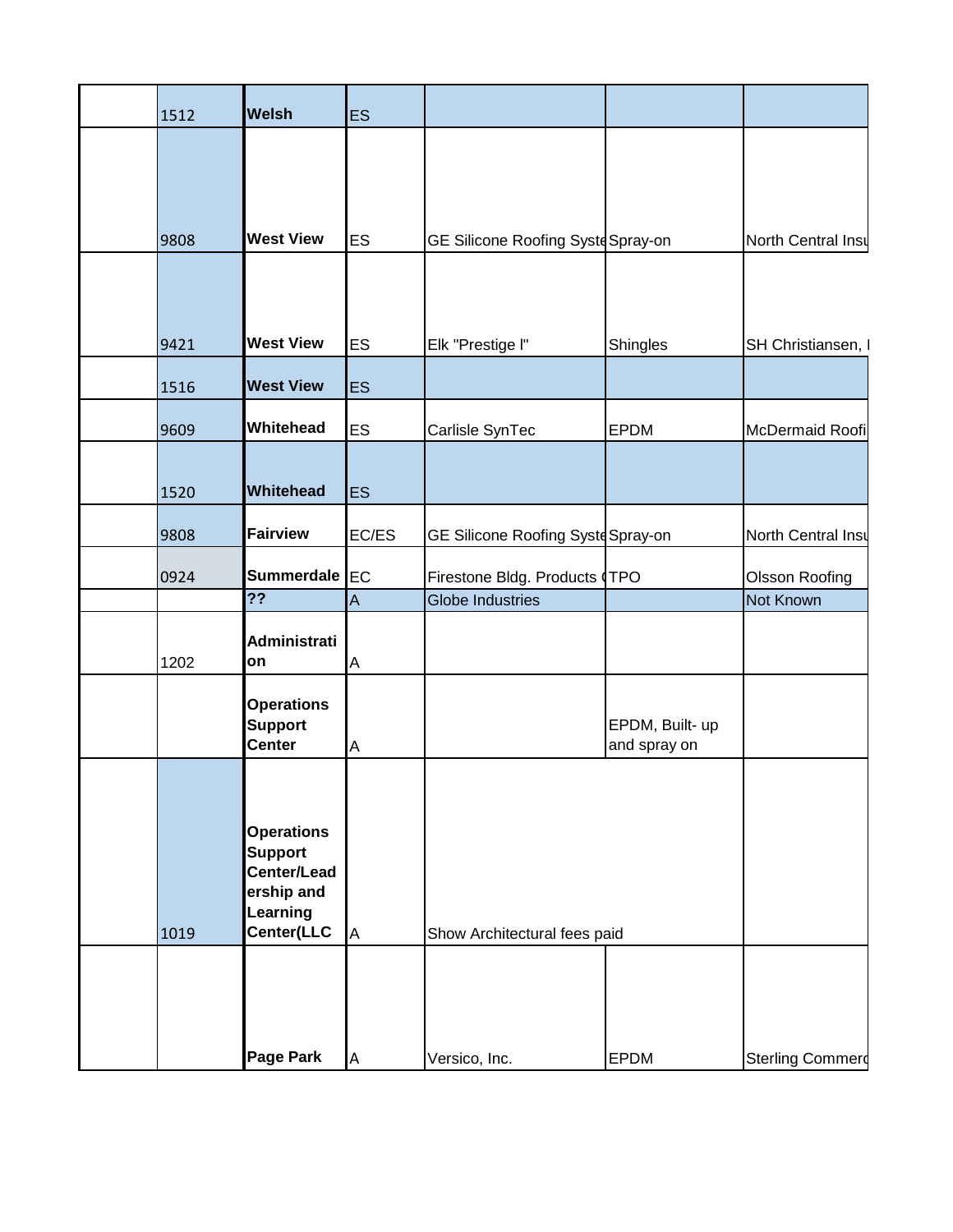| 0003 | <b>Sterling</b><br><b>Holley Ctr.</b> | Α         | Versico, Inc.                             | <b>EPDM</b> | Anderson Roofing           |
|------|---------------------------------------|-----------|-------------------------------------------|-------------|----------------------------|
|      | <b>Sterling</b>                       |           |                                           |             |                            |
|      | <b>Holley Ctr.</b>                    | A         | Cooley Roofing Systems, CPE               |             | Roofing Systems,           |
|      | <b>Sterling</b>                       |           |                                           |             |                            |
| 0406 | <b>Holley Ctr.</b>                    | Α         | Firestone Bldg. Products (EPDM            |             | McDermaid Roofi            |
|      |                                       | ES        |                                           |             |                            |
| 0935 | <b>Cherry</b><br><b>Valley</b>        | ES        | Versico, Inc.                             | <b>TPO</b>  | <b>Distinctive Roofing</b> |
|      |                                       |           |                                           |             |                            |
|      | <b>King</b>                           | ES        | Cooley Roofing Systems, CPE               |             | <b>Carlson Roofing (</b>   |
| 9808 | <b>Kishwaukee</b>                     | <b>ES</b> | GE Silicone Roofing Syste Spray-on        |             | <b>North Central Insu</b>  |
|      |                                       |           |                                           |             |                            |
| 9609 | Nelson                                | <b>ES</b> | Firestone Bldg. Products (EPDM-Ballasted  |             | <b>McDermaid Roofi</b>     |
|      |                                       |           |                                           |             |                            |
|      | <b>Nelson</b>                         | <b>ES</b> | JP Stevens Roofing Syste Hypalon          |             | <b>Not Known</b>           |
|      | <b>Nelson</b>                         | ES        | <b>Shingles</b>                           |             |                            |
|      | <b>Nelson</b>                         | <b>ES</b> | <b>Carlisle SynTec</b>                    | <b>EPDM</b> | <b>McDermaid Roofi</b>     |
| 9609 | <b>New Milford</b>                    | <b>ES</b> | <b>Carlisle SynTec</b>                    | <b>EPDM</b> | McDermaid Roofi            |
|      |                                       |           |                                           |             |                            |
| 9609 | <b>New Milford</b>                    | <b>ES</b> | Firestone Bldg. Products (EPDM            |             | McDermaid Roofi            |
|      |                                       |           |                                           |             |                            |
| 0925 | <b>Thompson</b>                       | <b>ES</b> | Firestone Red Shield Roo TPO              |             | McDermaid Roofi            |
| 9808 | <b>Walker</b>                         | <b>ES</b> | <b>GE Silicone Roofing Syste Spray-on</b> |             | <b>North Central Insu</b>  |
|      | <b>Walker</b>                         | <b>ES</b> |                                           |             |                            |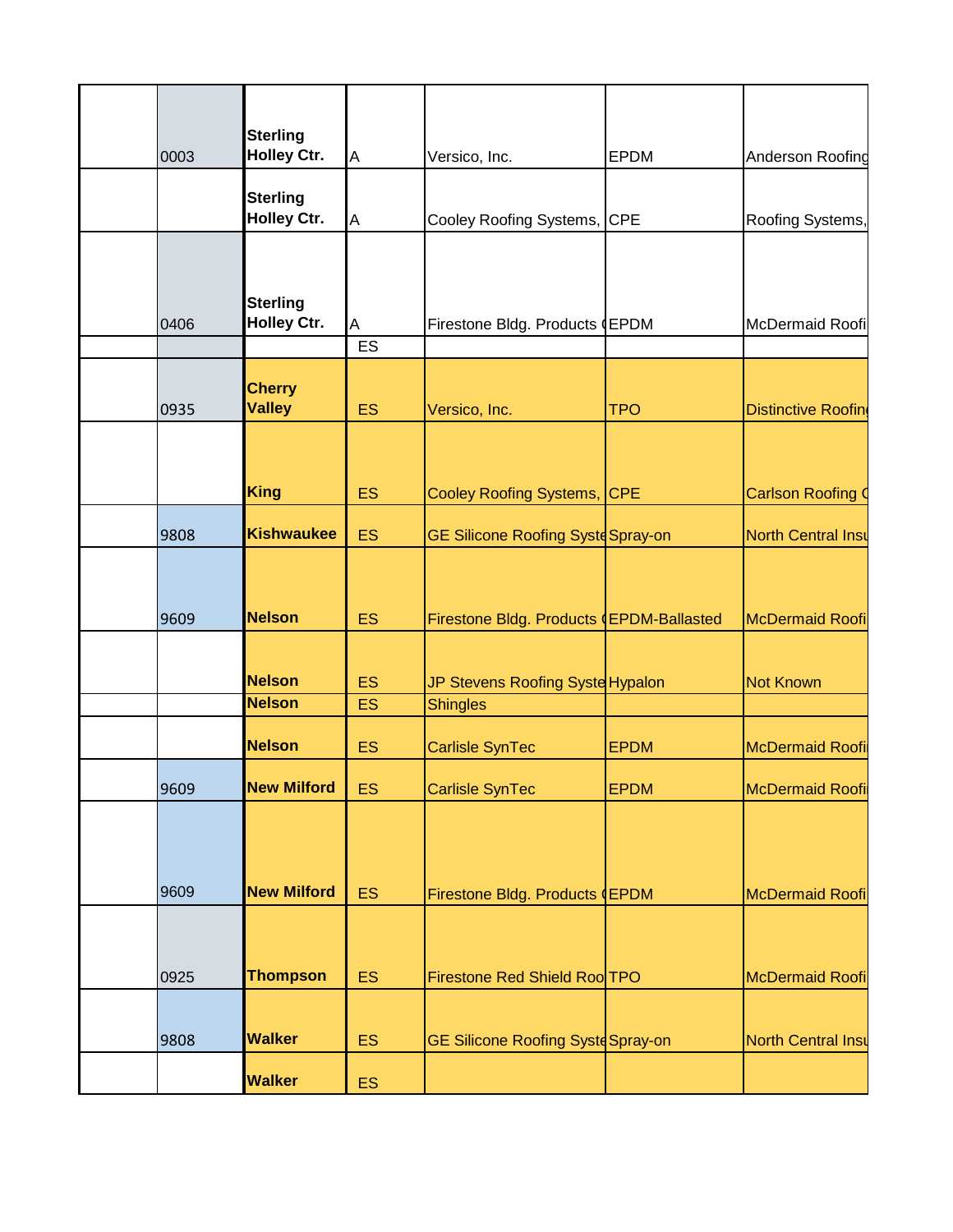|      | <b>White Swan</b> | ES.       | American Hydrotech                 | Rub/Asph    | <b>General Covering</b>   |
|------|-------------------|-----------|------------------------------------|-------------|---------------------------|
| 0406 | <b>White Swan</b> | <b>ES</b> |                                    | <b>EPDM</b> | <b>McDermaid Roofir</b>   |
| 9009 | <b>Dennis</b>     | <b>EC</b> | Versico, Inc.                      | <b>EPDM</b> | <b>Sterling Commerd</b>   |
| 9511 | <b>Jackson</b>    |           | Firestone Bldg. Products (EPDM     |             | S.H. Christiansen         |
|      | <b>Skyview</b>    |           | Cooley Roofing Systems, CPE        |             | Roofing Systems,          |
| 9808 | <b>Stiles</b>     |           | GE Silicone Roofing Syste Spray-on |             | <b>North Central Inst</b> |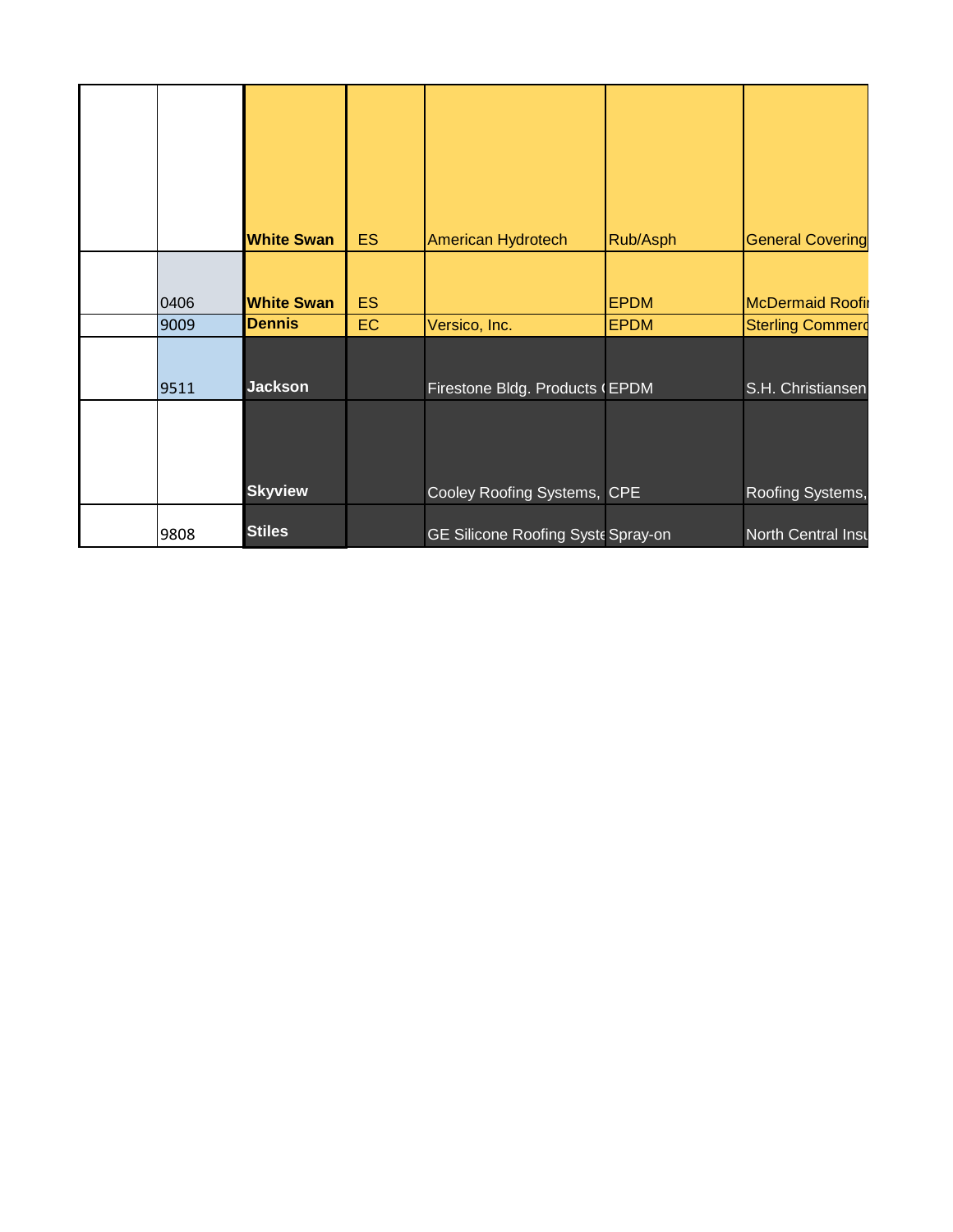| Warranty<br><b>Number</b>            | Warranty<br><b>Begins</b> | Warranty<br><b>Ends</b> | <b>Remarks</b>                                                                                              | <b>Building</b>                | <b>Building</b><br>Area<br>Sq.ft. | Roof<br>Area<br>Sq.ft. |
|--------------------------------------|---------------------------|-------------------------|-------------------------------------------------------------------------------------------------------------|--------------------------------|-----------------------------------|------------------------|
|                                      |                           |                         |                                                                                                             |                                |                                   |                        |
| #RA002604<br><b>FBPCO</b><br>#EA4132 | 06/04/2003                | 06/04/08                | Entire 1971<br><b>Building</b>                                                                              | <b>Eisenhower</b><br><b>MS</b> | 160136                            | 106473                 |
| RA002773<br><b>FBPCO</b><br>#EB6634  | 09/14/2004                | 09/14/09                | Gymnasium<br>only                                                                                           | <b>Eisenhower</b><br><b>MS</b> |                                   |                        |
| #2905                                | 11/19/1990                | 11/19/00                | 1956 bldg                                                                                                   | <b>Flinn MS</b>                | 187480                            | 120889                 |
| RA001862<br><b>FBPCO</b><br>#E62323  | 09/18/2000                | 09/18/05                | 1958, 1965 bldg<br>- Note:<br>Auditorium<br>Smoke vents<br>need to have<br>new doors with<br>curb installed | <b>Kennedy M.S.</b>            | 176372                            | 110513                 |
| #183601 Rev.1                        | 1/18/2002                 | 1/17/07                 | Entire 1927<br><b>Building</b>                                                                              | <b>Lincoln MS</b>              | 66579                             | 43011                  |
| #99-36228-11-<br>$N-01$              | 08/24/1999                | 08/24/09                | Entire 1998<br><b>Building</b>                                                                              | <b>RESA</b>                    | 147836                            | 120682                 |
| #073508                              | 9/15/2006                 | 9/15/2016               | <b>Entire Building</b><br>(old Kennedy at Thurgood<br>time)                                                 | /Marshall                      | 140,345                           | 149,395                |
| RB147612                             | 12/16/2011                | 12/16/2021              | Gymnasium<br>only 15000 Sq.<br>IFt.                                                                         | <b>Thurgood</b><br>/Marshall   |                                   | 14,890                 |
| #182069 Rev.1                        | 9/26/2001                 | 9/25/06                 | Entire 1939 roof<br>except Boiler<br>House                                                                  | <b>West MS</b>                 | 256943                            | 98404                  |
| #96-13045-01<br>Recoat               | 7/28/2003                 | 07/28/13                | <b>Boiler House</b>                                                                                         | <b>West</b>                    |                                   |                        |
| #178109                              | 10/26/2000                | 10/26/05                | 1960 Bldg.<br>except Science<br>Lab Addition &<br>Pool                                                      | <b>Auburn HS</b>               | 214998                            | 157625                 |
| #183850                              | 2/12/2002                 | 2/11/12                 | Pool Roof                                                                                                   | <b>Auburn HS</b>               |                                   |                        |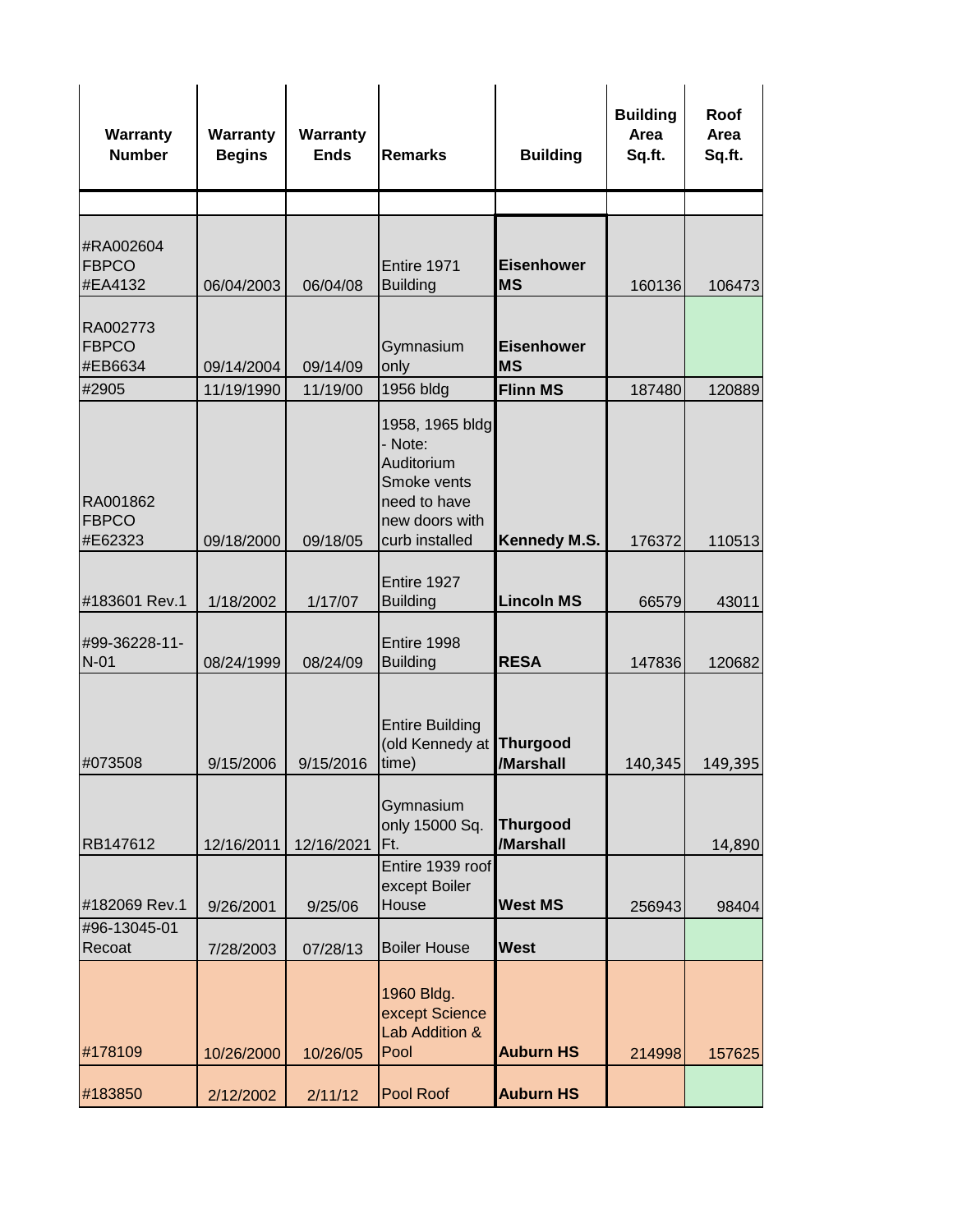|                                     |            |            | 2014<br>Fieldhouse,<br>cafeteria                                           |                                       |        |        |
|-------------------------------------|------------|------------|----------------------------------------------------------------------------|---------------------------------------|--------|--------|
| ٦g                                  |            |            | addition                                                                   | <b>Auburn HS</b>                      |        | 81,000 |
| #141575 CMD<br>#950246C             | 6/20/1995  | 06/20/05   | 1980 addition -<br>replacement for<br>shattered<br>Trocal PVC roof East HS |                                       | 66579  | 62633  |
| #185113 CMD<br>#010829C             | 06/20/2002 | 06/20/07   | 1939 Bldgs.<br>Everything<br>except 1980 &<br>2015 addition                | <b>East HS</b>                        | 353387 | 98793  |
|                                     |            |            | Fieldhouse                                                                 | <b>East HS</b>                        |        |        |
| RA001937<br><b>FBPCO</b><br>#E64284 | 10/24/2000 | 10/24/05   | Entire 1962<br>Bldg. & 1966<br><b>Additions</b>                            | <b>Guilford HS</b>                    | 233902 | 198058 |
|                                     |            |            | Fieldhouse                                                                 | <b>Guilford HS</b>                    |        | 55300  |
| RB029338<br><b>FBPCO #E3581</b>     | 09/11/1995 | 09/11/05   | <b>Entire Building</b>                                                     | <b>Jefferson HS</b>                   | 300092 | 138848 |
| RB002773<br><b>FBPCO</b><br>#EB6634 | 09/14/2004 | 09/14/09   | Gymnasium<br>only                                                          | <b>Jefferson HS</b>                   |        |        |
|                                     |            |            | New Front Entry Jefferson HS                                               |                                       |        |        |
| #3197                               | 12/5/1991  | 12/05/01   | 1923 Bldg.                                                                 | <b>Roosevelt</b><br><b>Center</b>     | 151162 | 50735  |
| RB061589<br><b>FBPCO</b><br>#E49802 | 10/21/1998 | 10/21/08   | Entire 1997<br><b>Building</b>                                             | <b>Barbour</b><br>Language<br>Academy | 83496  | 48727  |
| #2899-A                             | 9/12/1990  | 09/12/00   | Entire 1968 roof Beyer                                                     |                                       | 49029  | 48737  |
| RO051822                            | 8/13/2012  | 8/13/2032  | 2 Enclosed<br>Penthouse<br>Areas Only                                      | <b>Beyer</b>                          |        |        |
| RO044410                            | 10/11/2011 | 10/11/2031 | Entire1952<br><b>Building &amp; 1959</b><br>Addition                       | <b>Bloom</b>                          | 64165  | 50944  |
| RO050276                            | 8/17/2012  | 8/17/2032  | Entire 1966,<br>1968, 1969,<br><b>Building</b>                             | <b>Brookview</b>                      | 48418  | 41126  |
| 1041618                             | 11/19/2008 | 11/18/2028 | Entire 1970<br><b>Building</b>                                             | Carlson                               | 51820  | 52745  |
| #061190                             | 11/30/2001 | 11/30/11   | Entire1958<br><b>Building except</b><br>café.                              | <b>Conklin</b>                        | 49381  | 52658  |
| 1140482                             | 12/9/2013  | 12/9/2033  | Cafeteria                                                                  | <b>Conklin</b>                        |        | 4381   |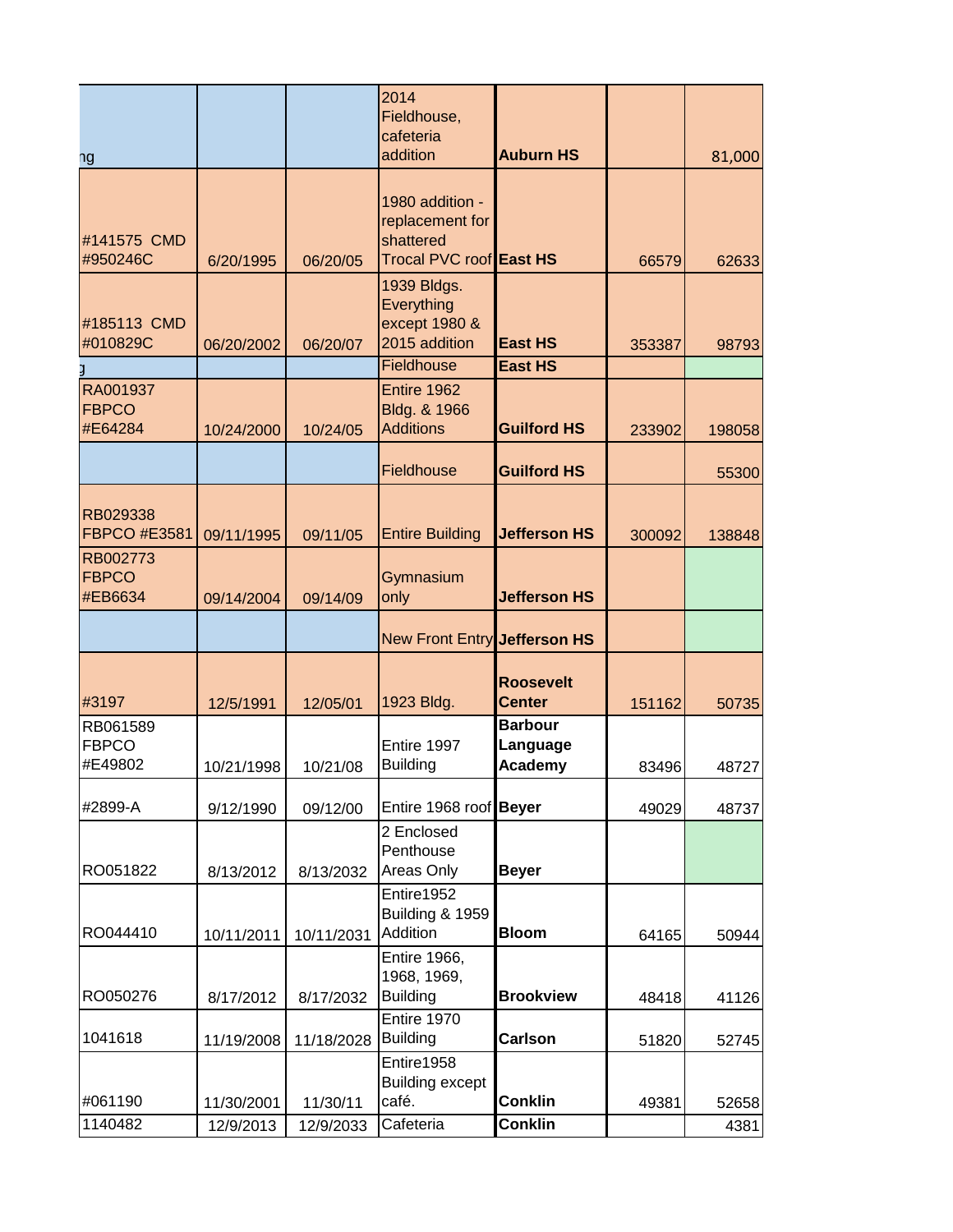| #52610                   | 07/15/1998 | 07/15/08  | <b>Entire Building</b>                                                                                           | <b>Ellis</b>                      | 103584 | 99094  |
|--------------------------|------------|-----------|------------------------------------------------------------------------------------------------------------------|-----------------------------------|--------|--------|
| #032478                  | 11/21/1991 | 11/21/01  | 1965 Bldg.<br>1968<br>Classroom Add. Froberg                                                                     |                                   | 48786  | 35,640 |
| RO063201                 |            |           |                                                                                                                  |                                   |        |        |
| <b>FBPCO</b>             |            |           | 2013 Gym,                                                                                                        |                                   |        |        |
| #CG0117                  | 1/3/2014   |           | <b>Classrooms</b>                                                                                                | <b>Froberg</b>                    |        | 13,400 |
|                          |            |           | <b>Fully Adhered</b><br><b>EPDM Over</b><br>1959<br>Classrooms<br>and EPDM<br><b>Ballasted over</b><br>1969 POD+ |                                   |        |        |
| 1096150                  | 9/14/2011  | 9/13/2031 | new insulation                                                                                                   | Gregory                           | 40611  | 41038  |
| RO051019                 | 6/27/2012  | 6/27/2032 | <b>Entire 1958,</b><br>1961, 1962,<br>1965                                                                       | <b>Haskell</b>                    | 45827  | 31808  |
|                          | 1/1/1971   |           | 1971 Portable<br><b>Building</b>                                                                                 | <b>Haskell</b><br><b>Portable</b> |        |        |
|                          |            |           | Entire 1966,                                                                                                     |                                   |        |        |
| 1113573                  | 9/8/2012   | 9/19/2032 | 1969, 1975<br><b>Building</b>                                                                                    | <b>Hillman</b>                    | 52880  | 47814  |
| #60282                   | 9/8/2012   |           | Limited Lifetime<br>Warranty on<br>Shingled Areas                                                                | <b>Hillman</b>                    |        |        |
|                          |            |           | Classroom<br>Addition                                                                                            | <b>Hillman</b>                    |        |        |
| #061191                  | 11/30/2001 | 11/30/11  | Entire 1957<br>School except<br>café                                                                             | Johnson                           | 50276  | 52117  |
| 1140482                  | 12/9/2013  | 12/9/2033 | Cafeteria                                                                                                        | Johnson                           |        | 4381   |
|                          |            |           | Entire1957                                                                                                       |                                   |        |        |
|                          |            |           | <b>Building except</b>                                                                                           |                                   |        |        |
| #061192                  | 11/30/2001 | 11/30/11  | new café.                                                                                                        | Lathrop                           | 49380  | 48276  |
| 1140482                  | 12/9/2013  | 12/9/2033 | Cafeteria                                                                                                        | Lathrop                           |        | 4381   |
| RB012372<br>FBPC# E31752 | 10/4/1993  | 10/04/03  | Entire 1993<br><b>Building</b>                                                                                   | Lemon                             |        | 62872  |
| #3191                    |            |           | 1951, 1954,<br>1956, 1958,<br>1964                                                                               | <b>Marsh</b>                      |        |        |
|                          | 8/1/1991   | 08/01     |                                                                                                                  |                                   | 64788  | 51932  |
|                          |            |           | Classroom<br>Addition 2015                                                                                       | <b>Marsh</b>                      |        |        |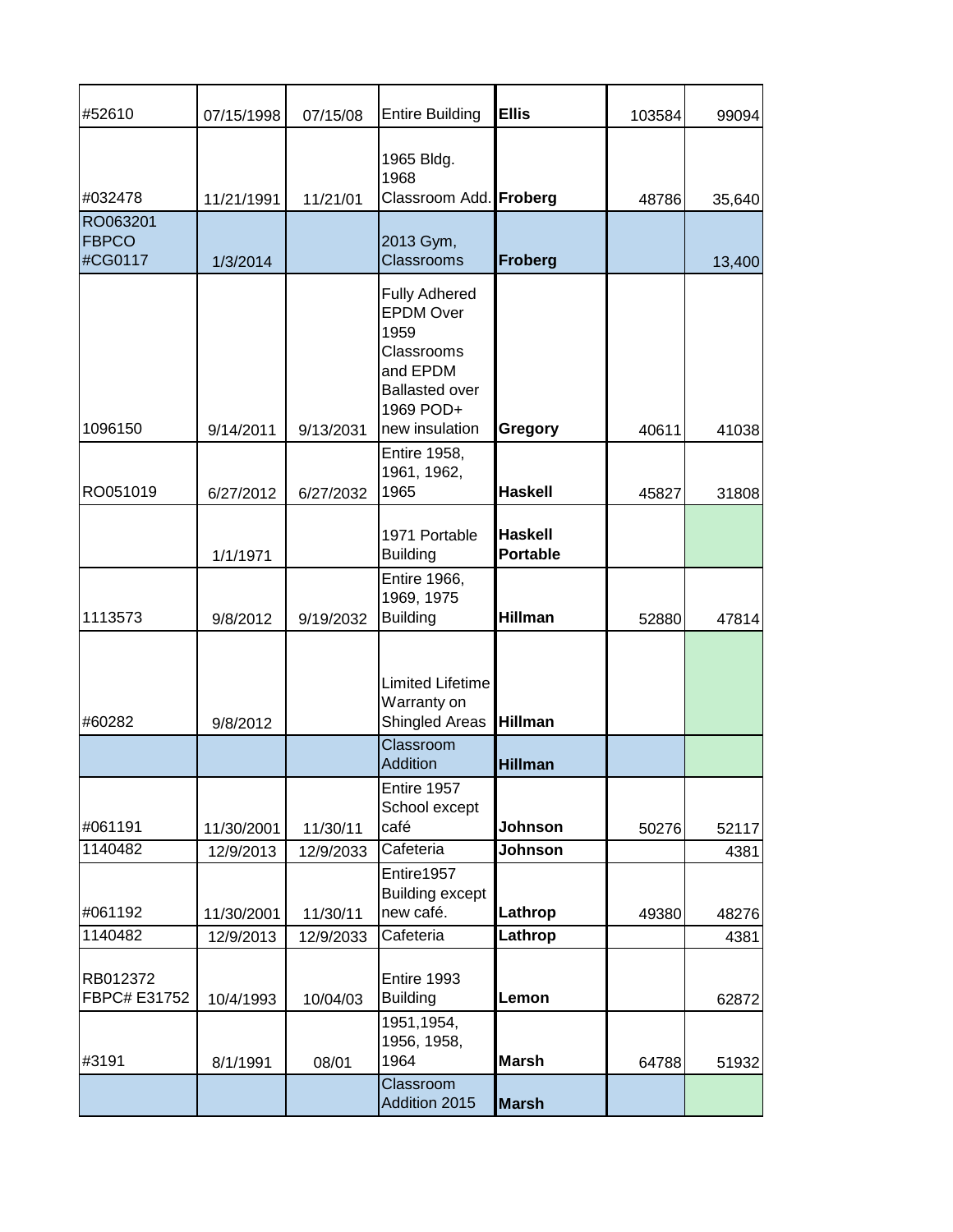| #90554 CMD#                         |            |            | 1966, 1968<br>bldg. Material<br>(only) warranty<br>continues until                |                                |        |       |
|-------------------------------------|------------|------------|-----------------------------------------------------------------------------------|--------------------------------|--------|-------|
| 660C-89                             | 12/21/1989 | 12/21/99   | 12/21/09                                                                          | <b>McIntosh</b>                | 52373  | 37354 |
| RO#062630<br>FBPCO#                 | 12/23/2013 | 12/23/2033 | 2013 Cafeteria,<br>Classrooms                                                     | <b>McIntosh</b>                |        | 7,000 |
|                                     | 1986       | 1996       | 1970 bldg.<br><b>Ballasted Roof</b><br>No Information<br>Except from<br>Amendment | Montessori/<br><b>Haight</b>   | 48480  | 45423 |
| NO043965<br>FBPC# E22435            | 12/8/1989  | 12/08/99   | 1952, 1957<br>1968                                                                | <b>Nashold</b>                 | 46531  | 39409 |
| 74043                               | 3/27/2007  | 3/26/22    | Original 1951<br>building (34000<br>SQ. FT.)                                      | <b>Riverdahl</b>               | 65664  | 34000 |
| #3411-A                             | 6/10/1992  | 06/10/07   | 1992 Addition                                                                     | <b>Riverdahl</b>               |        | 22500 |
| RA002280<br><b>FBPCO</b><br>#EA1153 | 11/05/2001 | 11/05/06   | 1950 Rolling<br>Green building<br>only                                            | <b>Rolling Green</b>           | 114637 | 52371 |
| TS13876                             | 10/22/1997 | 10/22/12   | 1963<br>Classroom<br>Addition only                                                | <b>Rolling Green</b>           |        | 11712 |
| #186869 CMD#<br>020986C             | 11/21/2002 | 11/20/07   | <b>Muhl Center</b><br>1968 bldg.                                                  | <b>Rolling Green</b><br>/ Muhl |        | 42636 |
| RO050478                            | 8/17/2012  | 8/17/2032  | <b>Entire 1958,</b><br>1959, 1964,<br>1965 Roof                                   | <b>Spring Creek</b>            | 54817  | 39775 |
| RO063156-<br>CF6671                 | 12/23/2013 | 12/23/2033 | 2014 Cafeteria,<br>4258 sf Boiler<br>Rm 896 sf,<br>Entrance 501<br>s.f.           | <b>Spring Creek</b>            |        | 7000  |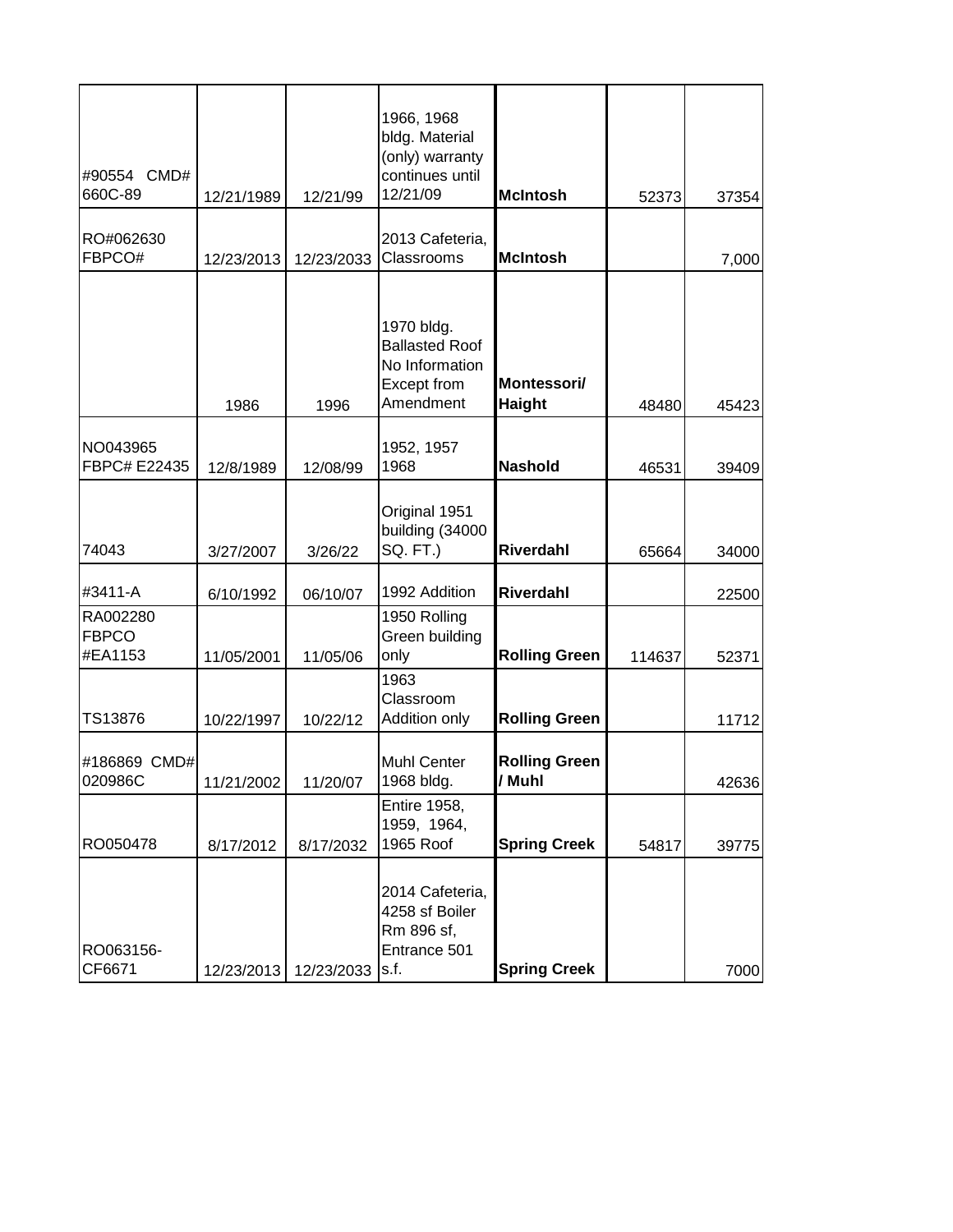| #901127-1               | 9/18/1990  | 09/18/00 | 1958 Addition<br>only has metal<br>coping                           | Washington               | 115640 | 7962.11    |
|-------------------------|------------|----------|---------------------------------------------------------------------|--------------------------|--------|------------|
|                         |            |          |                                                                     |                          |        |            |
|                         |            |          | 1939 Boiler<br>House - stone<br>coping                              | Washington               |        | 1713       |
|                         |            |          | 1939 below<br>grade                                                 |                          |        |            |
|                         |            |          | connection<br>1939 bldg -<br>entrance roofs<br>with stone<br>coping | Washington<br>Washington |        | 585<br>801 |
|                         |            |          | 1939 bldg. has                                                      |                          |        |            |
| RB072878                |            |          | stone coping<br><b>Entire 1929,</b>                                 | Washington               |        | 33583      |
| <b>FBPCO</b><br>#E39437 | 10/08/1996 | 10/08/06 | 1940, 1954<br>building                                              | Welsh                    | 61678  | 26217      |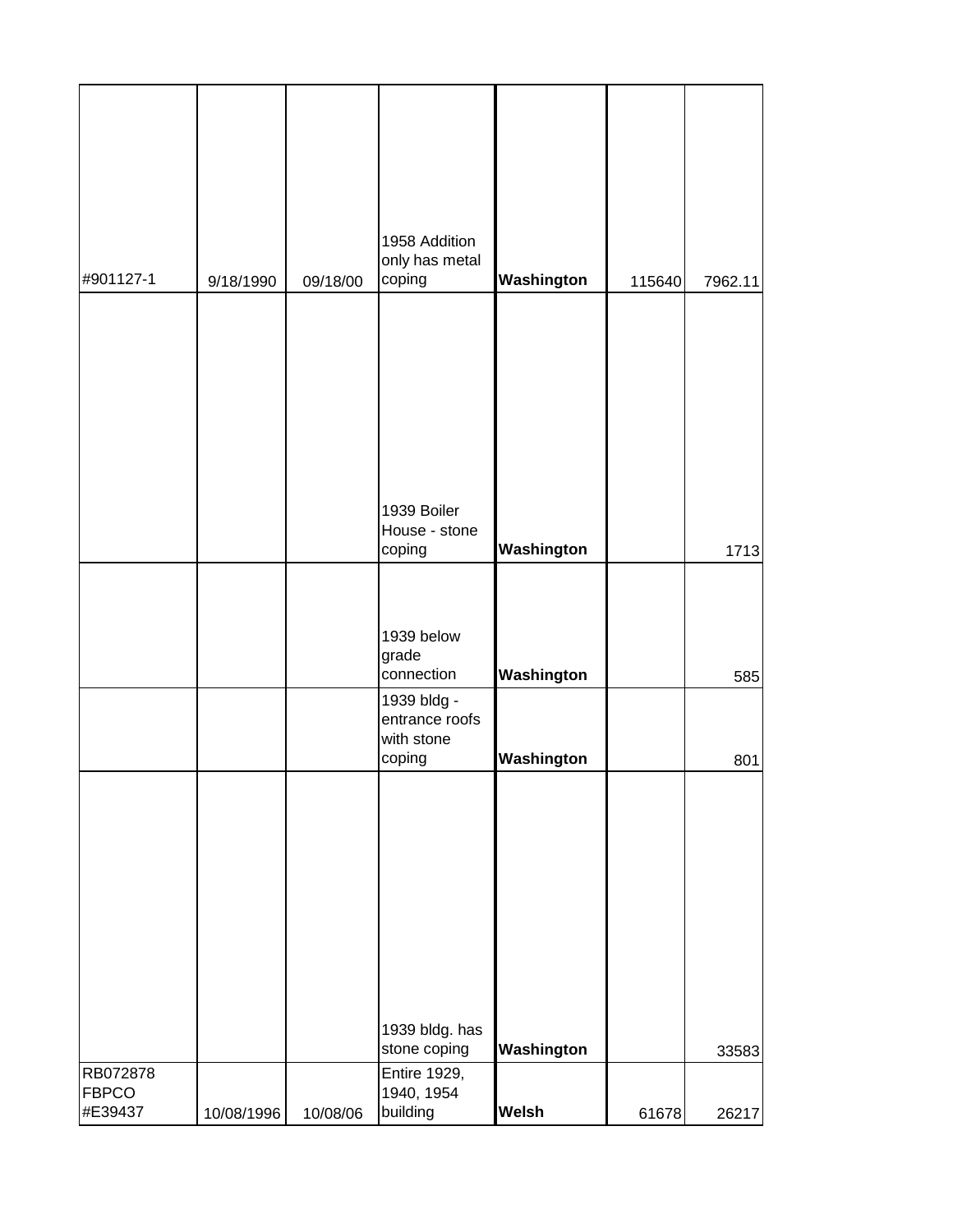|                       |            |            | Classroom<br>Addition                                                 | <b>Welsh</b>                                         |        |        |
|-----------------------|------------|------------|-----------------------------------------------------------------------|------------------------------------------------------|--------|--------|
| Job # 10-10293-<br>01 | 10/20/1998 | 10/20/08   | Recoat<br>Everything<br>1953, 1958<br>except 1947<br>shingle building | <b>West View</b>                                     | 40820  | 26551  |
| Inc.                  | 05/1995    | May-25     | 1947 shingle<br>building<br>Prorated<br>warranty begins<br>05/95      | <b>West View</b>                                     |        | 9012   |
|                       |            |            | Classroom<br>Addition                                                 | <b>West View</b>                                     |        |        |
| TS13812               | 10/21/1997 | 10/21/12   | Entire 1959<br>building                                               | Whitehead                                            | 53589  | 44946  |
|                       |            |            | 2015<br>Classroom<br>Addition                                         | <b>Whitehead</b>                                     |        |        |
| Job # 10-10293-<br>01 | 10/20/1998 | 10/20/08   | <b>Recoat Entire</b><br>1954 Building                                 | <b>Fairview</b>                                      | 58,788 | 46,936 |
| RO050637              | 8/15/2012  | 8/15/2032  | Entire 1950<br><b>Building</b>                                        | <b>Summerdale</b>                                    | 50769  | 50398  |
| #60282                | 11/15/1989 | 11/15/2014 |                                                                       | $\overline{?}$                                       |        |        |
|                       |            |            | No roofs<br>currently under<br>warranty                               | <b>Administratio</b><br>n                            | 150469 | 21138  |
|                       |            |            | 1st floor                                                             | <b>Operations</b><br><b>Support</b><br><b>Center</b> | 68440  | 46418  |
|                       |            |            | 2nd floor<br>1961 bldg and<br>1974 Addition<br>Material (only)        | <b>Operations</b><br><b>Support</b><br><b>Center</b> |        | 11011  |
| #026160               | 7/28/1990  | 7/28/2010  | warranty<br>continues until<br>07/28/10                               | <b>Page Park</b>                                     | 44347  | 43080  |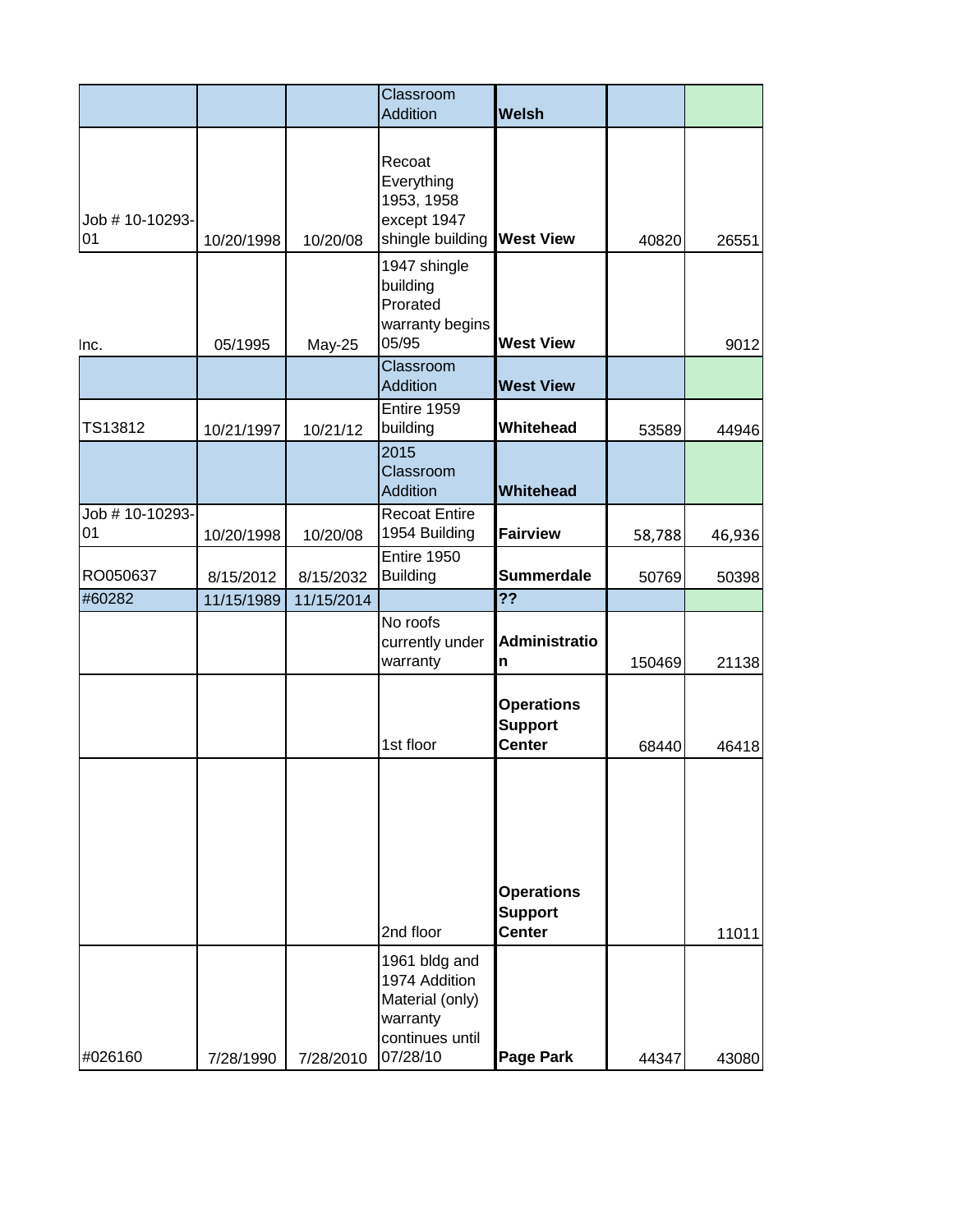| #59214                               | 09/29/2000 | 09/29/10  | Sloped metal<br>building roof<br>1964 & 1981<br>add.                                 | <b>Sterling</b><br><b>Holley Ctr.</b> | 83376  | 79,999 |
|--------------------------------------|------------|-----------|--------------------------------------------------------------------------------------|---------------------------------------|--------|--------|
| #3180                                | 9/26/1991  | 09/26/01  | Second story<br>meeting area                                                         | <b>Sterling</b><br><b>Holley Ctr.</b> |        | 5100   |
| #RA002761<br><b>FBPCO</b><br>#EB6635 | 9/23/2004  | 9/23/2009 | Lower triangle<br>office area 1964<br>Flat roof & side<br>overhangs                  | <b>Sterling</b><br><b>Holley Ctr.</b> |        |        |
|                                      |            |           |                                                                                      |                                       |        |        |
| 1060206                              | 9/17/2009  | 9/16/2029 | <b>Entire 1938,</b><br>1954, 1961,<br>1962 Building                                  | <b>Cherry Valley</b>                  | 28532  | 15285  |
|                                      |            |           | 1972 Bldg. Roof<br>over 1951 gym                                                     |                                       |        |        |
| #3124-A                              | 8/22/1991  | 08/22/01  | <b>NOT included</b>                                                                  | <b>King</b>                           | 41440  | 23024  |
| Job # 10-10293-<br>01                | 10/20/1998 | 10/20/08  | Entire 1921<br><b>Building</b>                                                       | <b>Kishwaukee</b>                     | 55277  | 19224  |
| RD011294<br><b>FBPCO</b><br>#E47555  | 09/10/1997 | 09/10/12  | 1969<br><b>Classroom</b><br><b>Addition &amp;</b><br>Gymnasium                       | <b>Nelson</b>                         | 67393  | 39745  |
| #14356 /20906                        | 2/21/1991  | 02/21/01  | 1969<br>Classroom/Offic<br>e addition                                                | <b>Nelson</b>                         |        |        |
|                                      |            |           | 1907 Bldg.                                                                           | <b>Nelson</b>                         |        |        |
| Roof not under<br>warranty           | 10/21/1997 | 10/21/12  | 1950 Bldg.                                                                           | <b>Nelson</b>                         |        |        |
| Roof not under<br>warranty           | 10/21/1997 | 10/21/12  | Original 1911<br>building                                                            | <b>New Milford</b>                    | 36,600 | 36,600 |
| RD011295<br><b>FBPCO</b><br>#E47556  | 09/24/1997 | 09/24/12  | <b>North</b><br>classroom /<br><b>Multi-Purpose</b><br>Addition - verify New Milford |                                       |        |        |
| RO029565                             |            |           | <b>Entire 1957,</b><br>1964, 1965,<br>1968, 1969<br><b>Building</b>                  | <b>Thompson</b>                       |        |        |
| Job # 10-10293-                      | 8/4/2009   | 8/4/2029  | Recoat 1950<br>Gymnasium                                                             |                                       | 53164  | 44361  |
| 01                                   | 10/20/1998 | 10/20/08  | <b>Addition only</b><br>1911 bldg, +<br>1966 additions                               | <b>Walker</b><br><b>Walker</b>        | 58308  | 30118  |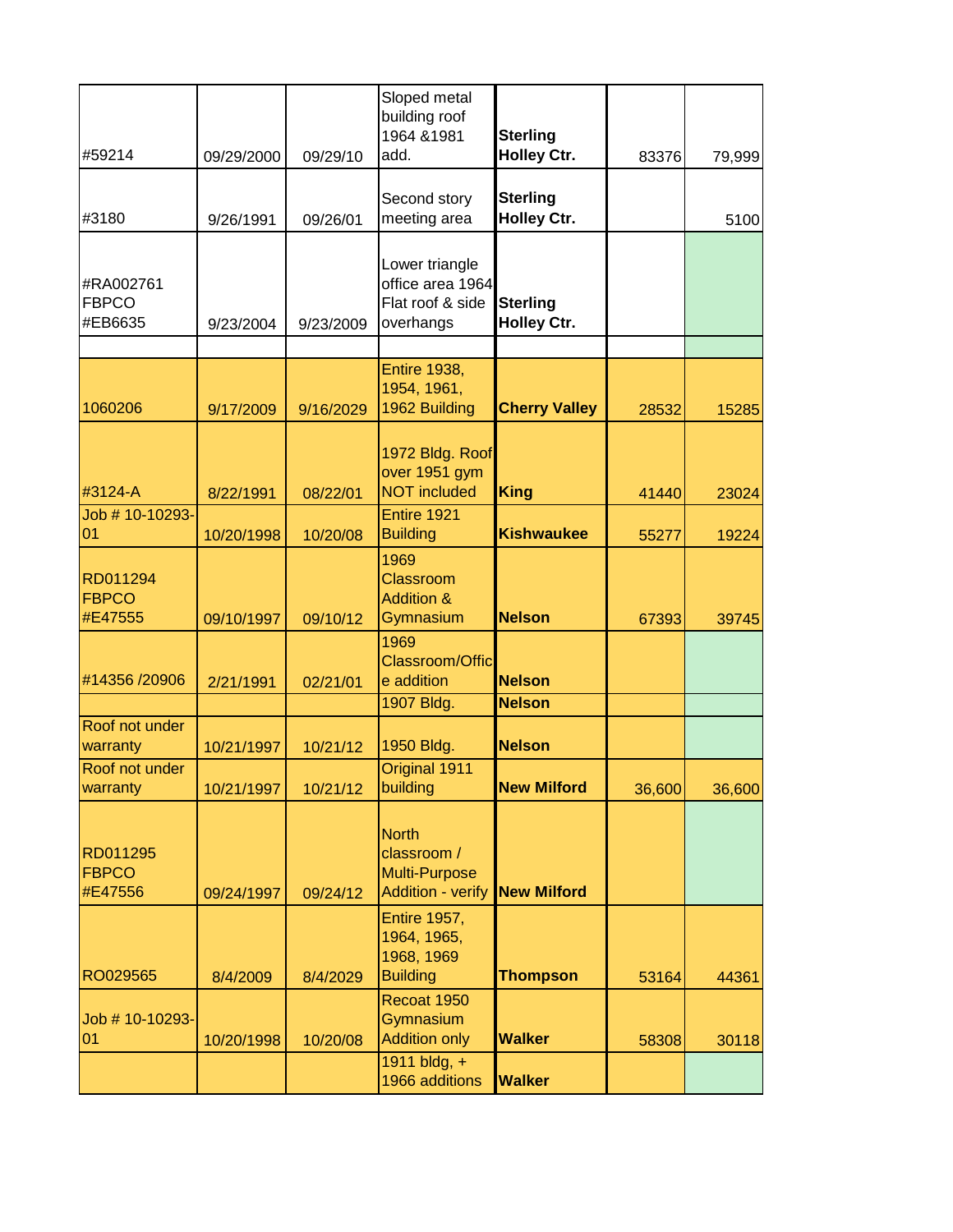| Not numbered          | 7/1/1990   |          | 1959,1962,<br>1963, 1964,<br>1966, 1978<br><b>Bldg. Material</b><br>(only) warranty<br>until 10/97.<br>Doesn't cover<br><b>leaks</b> | <b>White Swan</b> | 34922  | 20076  |
|-----------------------|------------|----------|--------------------------------------------------------------------------------------------------------------------------------------|-------------------|--------|--------|
|                       | 12/21/2004 |          | Gym Roof 1963<br>partial bldg                                                                                                        | <b>White Swan</b> |        |        |
| ٦g<br>#044478         | 7/20/1995  | 07/20/05 | reroof                                                                                                                               | <b>Dennis</b>     | 37217  |        |
| E39466                | 10/04/1996 | 10/04/06 | 1969<br>Classroom<br>Addition only                                                                                                   | <b>Jackson</b>    | 52,210 | 52,210 |
| #2829-A               | 7/2/1990   | 07/02/00 | Also have<br>warranty on<br><b>Rubberflex</b><br>coating - 4K SF<br>of this roof                                                     | <b>Skyview</b>    | 31890  | 28,200 |
| Job # 10-10293-<br>01 | 10/20/1998 | 10/20/08 | recoat Entire<br><b>Building</b>                                                                                                     | <b>Stiles</b>     | 21,500 | 21,500 |